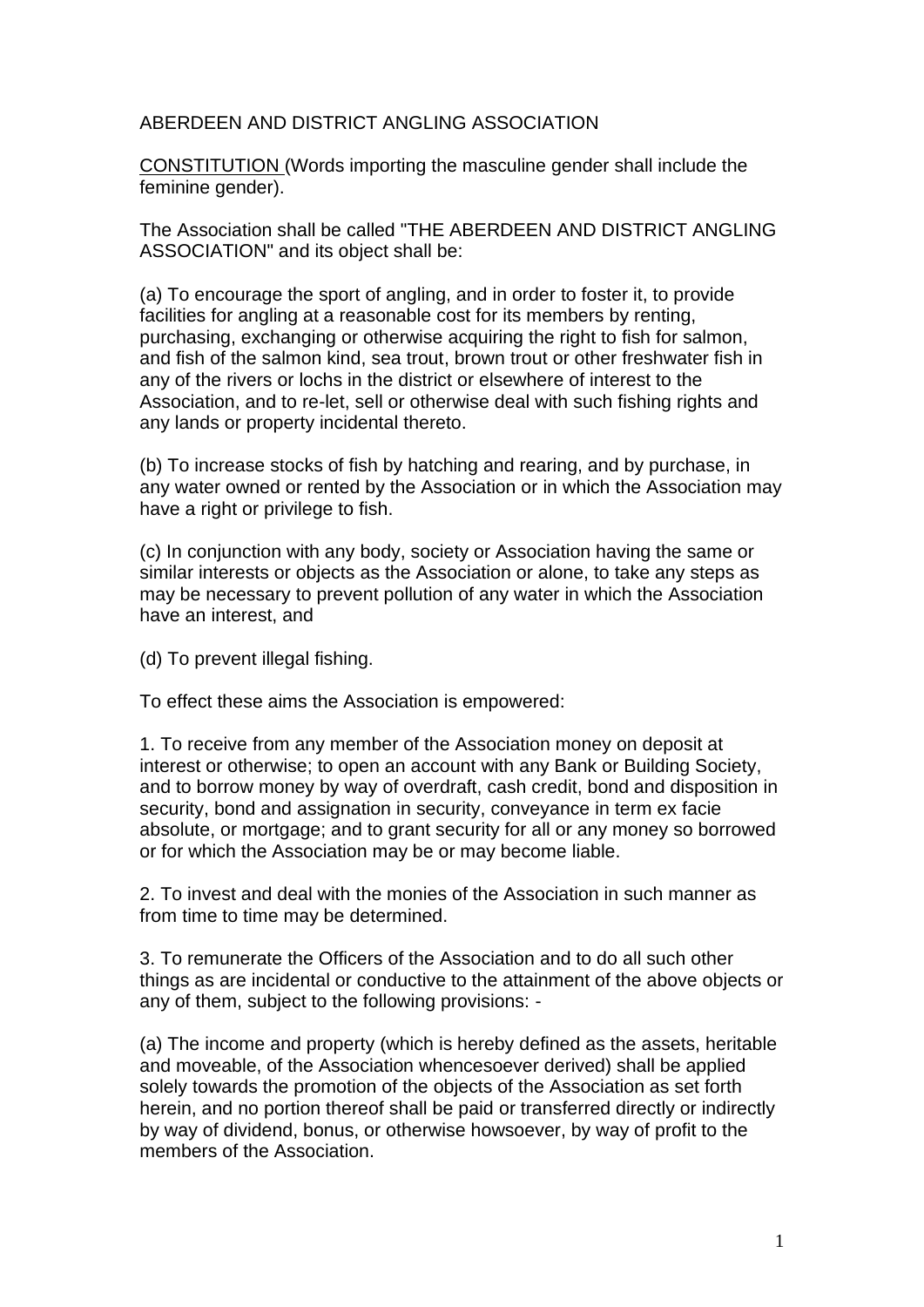(b) On dissolution of the Association its net assets will be given or transferred to the sports governing body for use in community related sport, another Community Amateur Sports Club within the scheme or a Charity.

## 1.0 Office Of The Association

The Office shall be at the office or home of the Secretary for the time being of the Association. In the event of any change to the situation of the office, notice of such change shall be sent within fourteen days thereafter to all members to the Association.

# 2.0 Use Of Name

The Name of the Association shall be affixed on the outside of the office if appropriate and shall be mentioned in legible characters in all notices and Association correspondence, and in all orders for money or goods purporting to be signed by or on behalf of the Association.

## 3.0 Membership

Any person interested in angling may be admitted a member of the Association. Membership is open to all without discrimination. But an intending member must first send to the Secretary an application for membership giving their full name and address, said Application to be submitted to the Committee for approval. Approval shall be decided by a majority of votes, and if the votes were equal the Chairman shall have a casting vote in addition to his own vote as a member. The Committee shall have the right to refuse any Application for membership without their being obliged to show cause for their refusal.

The Management Committee shall be entitled to alter from time to time the composition, type and number of members of the Association.

### 4.0 Management

The Association shall be managed by a Committee consisting of a President, Up to 2 Vice- Presidents, Past President, Secretary, Treasurer, and fifteen Committeepersons, who shall form the "Committee of Management". Management Committee members are expected to attend monthly committee meetings but if unable to attend must give the Secretary due notice of nonattendance and the reason. To retain committee membership members must attend (or provide due notice and reasonable reasons for non-attendance) at least 8 committee meetings per year.

The Secretary and Treasurer shall hold office during the pleasure of the Association. All other officers shall continue in office until the next Annual General Meeting, except that, of the Committee of fifteen, only five shall retire annually, and at every such meeting the said other officers shall be elected by a majority of members present and entitled to vote. On the failure of such election, those last appointed shall continue in office.

The office of the Secretary & Treasurer may be disjointed or combined. In case any officer should die, resign, be removed or become unfit or incapable to act, the Committee may at any time appoint a person to fill the vacancy until the next Annual General Meeting, unless the vacancy is filled at a Special General Meeting.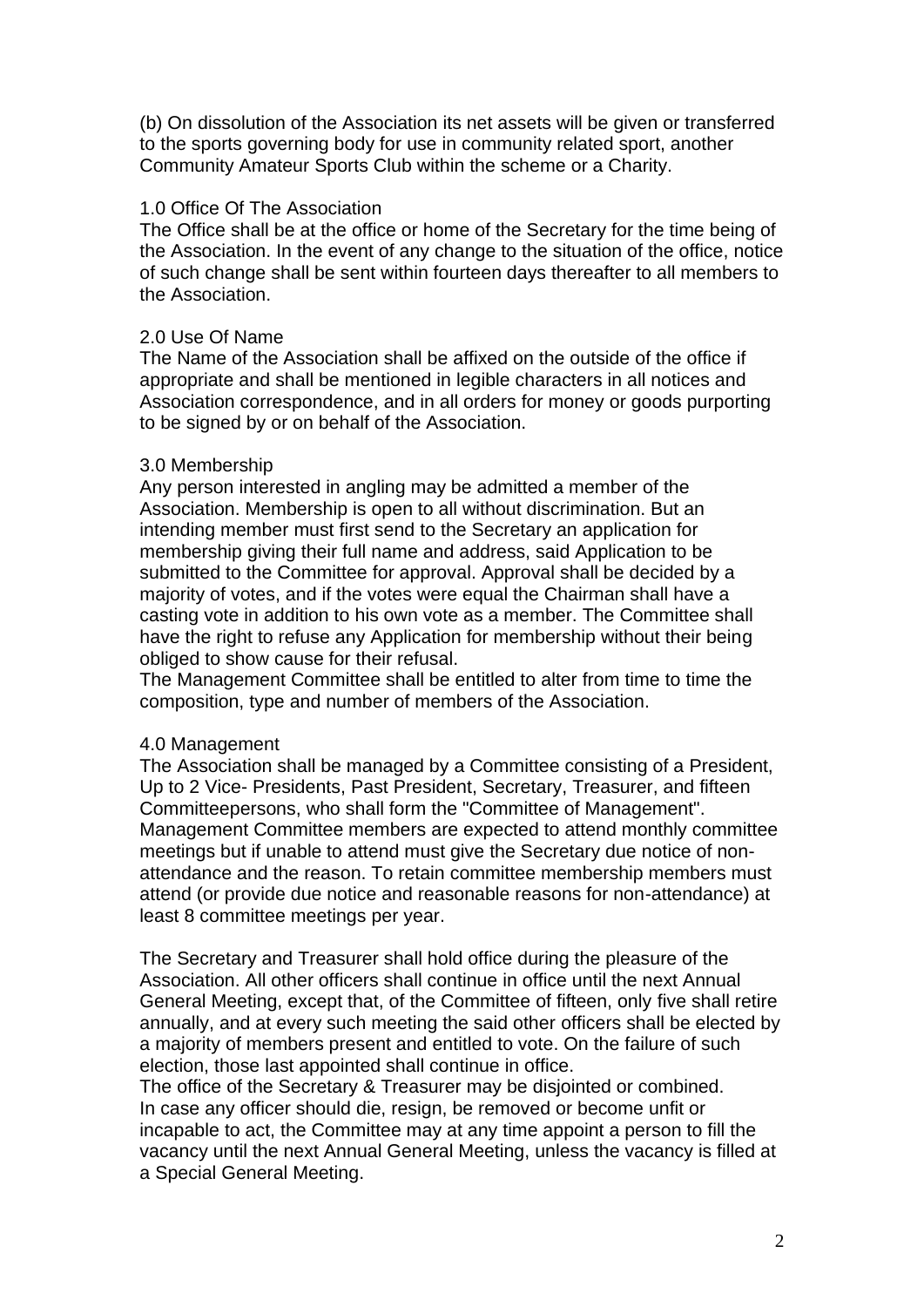Any officer may be removed by resolution of a Special General Meeting. The Officers shall receive such remuneration, if any, as may be decide from time to time by the Committee of Management and may in addition be repaid by the Association for all travelling and other expenses reasonably incurred in connection with the business of the Association.

### 5.0 Secretary

The Secretary (hereafter referred to as He) will attend all meetings of the Committee of the Association. He will record the names of the Officers and Members of the Management Committee there present and minute the proceedings, which he shall transcribe into a book to be authenticated by the signature of the Chairman as the proceedings of the meetings. He shall conduct the correspondence of the meeting. He will receive proposals for admission to the Association. He shall be responsible for all money received, except that if and when the office of the Secretary and of the Treasurer are disjointed, he shall hand over all monies received by him to the Treasurer. The Secretary shall produce all books, documents and property, and if also Treasurer, all monies of the Association in his possession and render a full and clear account at the preparation of annual accounts and whenever required by a resolution of the Association or of the Committee of Management. He shall also pay over all monies and give up all books, documents and property belonging to the Association in his possession when ordered to do so by a resolution thereof or of the Committee of Management. The Secretary shall summon and give due notice of all meetings and keep such accounts, documents and papers as the Committee of Management may appoint. The Secretary shall, on all occasions, act under the superintendence, control and direction of the Committee of Management, provided that in a matter of emergency it is not practicable to call a meeting of the Committee, the Secretary shall consult with and act under the instruction of the President and Vice-President (s).

# 6.0 Treasurer

The Secretary when also Treasurer and the Treasurer when the office is disjointed, shall have power to open an account in the Associations' name with any Bank or Building Society, subject to the Committee's agreement thereto. He shall pay all demands when ordered to do so by the Committee of Management. Payments and withdrawals require to be authorised by any two signatories. He shall produce all books, documents, property and money of the Association in his possession and render a full and clear account at each preparation of annual accounts and whenever required by resolution of the Association or of the Committee of Management. He shall also give up all books, documents, monies and property of the Association or of the Committee of Management.

# 7.0 Committee Of Management

The Committee of Management shall meet on such days and hours as may be agreed from time to time. The President, or if he is not present, a Vice-President, shall preside. Any seven shall form a quorum. Every question shall be decided by a majority of votes, and if the votes were equal the Chairman shall have a casting vote in addition to his own vote as a member. Any three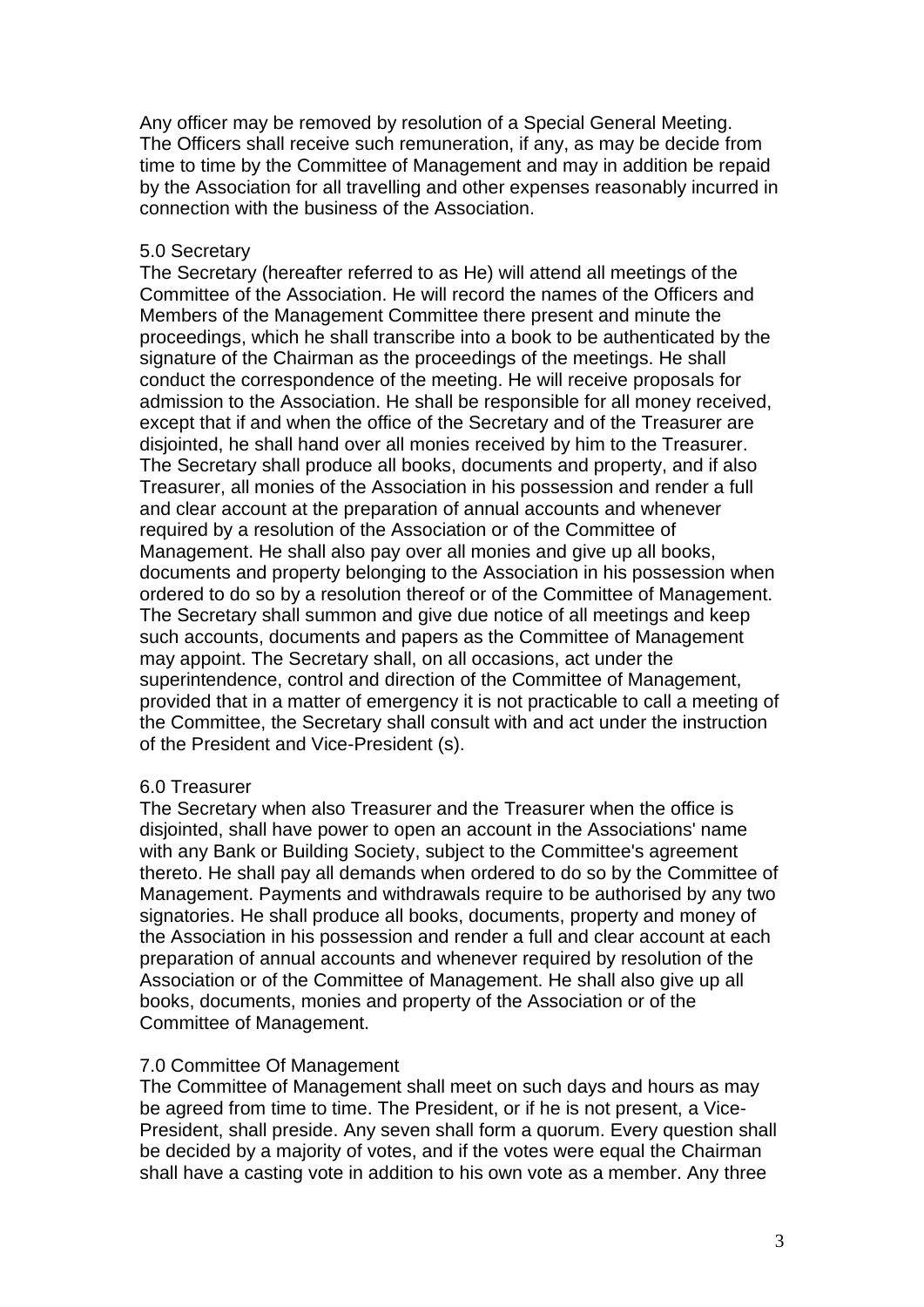of the Committee may call a Special Meeting thereof by giving seven clear days notice in writing to the Secretary, but at such Special Meeting, no other business than that specified in the notice shall be taken into consideration.

#### Honorary Vice- President

The Committee may recommend to any General Meeting that a person who is deemed to have given valuable service in the interests of the Association be appointed an Honorary Vice-President. Such appointment shall be made by a simple majority and any such person so appointed shall be entitled to attend all Committee Meetings but shall have no voting powers as a Committee member.

#### 8.0 Powers Of The Committee

(a) To control the finances and affairs of the Association with an absolute discretion in all matters pertaining thereto. subject only to their decisions and intromissions conforming to the objects of the Association.

(b) To allow and pay a commission to any person, form or body in respect of the sale or issue of tickets for the Association's waters.

(c) To appoint such sub-committees as it thinks expedient for attending to any aspects of the Association's affairs.

(d) To appoint and employ such experts, technical advisers, watchers, bailiffs or any other persons whose services shall be required in the interests of the Association's affairs and upon such terms as to the remuneration and otherwise as it thinks fit.

(e) To award annual gratuities or honoraria without these first being approved by the A.G.M. so that the proper entries may be instructed to the Accountant to enable the accounts to be completed as at 31 October annually, but subject to these sums being agreed at the A.G.M. and subject, too, to the proviso that if said Accounts be not agreed by the A.G.M. then the appropriate adjustments shall be made in the accounts for the following year.

#### (f) To decide any matter

(1) With regard to the interpretation of the Association's Constitution and Rules, or

(2) Which is not provided for in the Constitution and Rules.

### 9.0 Annual General Meeting

The Annual General Meeting of the Association shall be held in Aberdeen in January for the election of officials and for the transaction of general business.

### 10.0 Preparation of Annual Accounts

The Committee of Management shall once at least in every year submit the Accounts of the Association to a professional Accountant to prepare the annual accounts. The professional Accountant shall be elected from time to time and may be removed by a General Meeting and shall not hold any office in any connection with the Association.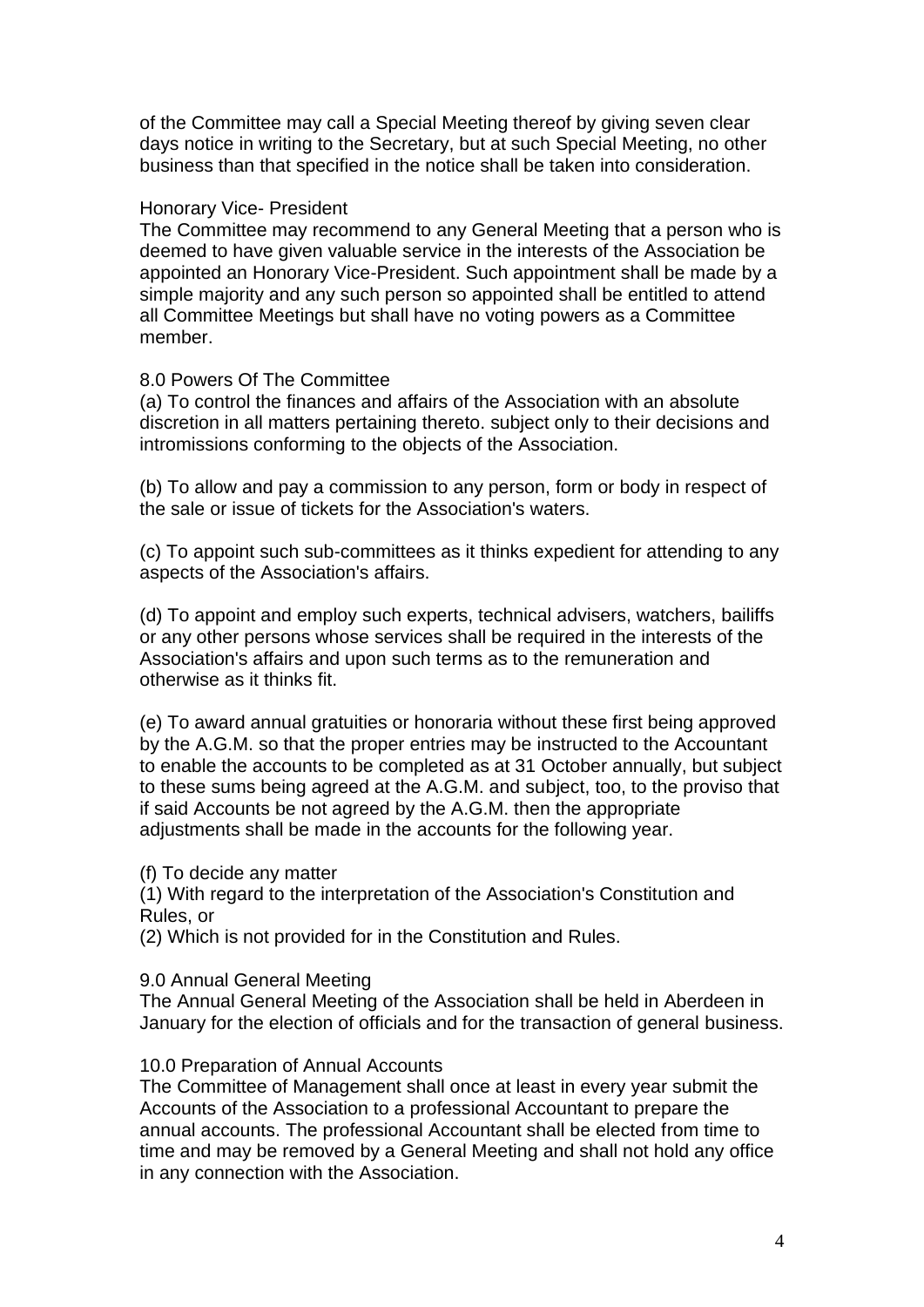The first appointment shall be made by the Committee, and any casual vacancy shall be filled by them, and the person appointed shall have power to act until the next General Meeting, when the appointment shall be submitted for confirmation. The professional Accountant shall make up an income and expenditure account as at 31st. October yearly, said Account and Balance sheet to be submitted for approval to the Annual General Meeting in January.

### 11. Meeting

1. A Special General Meeting shall be held whenever the Committee of Management think expedient, and whenever fifty members so request in writing, delivered to the Secretary.

Should the Secretary fail within seven days to convene a Special General Meeting when so requested, the requisitionists may convene it by giving such notice as is mentioned in the following clause.

2. Intimations of a general meeting shall be validly given to members by posting a Notice on the Associations website at least seven clear days before the day on which the said meeting is to be held. Said notice shall state clearly the time and place of the said general meeting.

3. At all General Meetings, the Chairman, or if he be not present, the Vice-Chairman shall preside. Fifty members shall form a quorum.

4. Every question put to the vote of the meeting shall be decided either by ballot or by a show of hands as the Chairman may direct, unless a poll is before or on the declaration of the result of the ballot by at least one third of the members present.

If a poll be duly demanded, it shall be taken in such a manner as the Chairman directs.

On a ballot or a show of hands every member shall have one vote.

On a poll every member shall have one vote.

In the case of an equality of votes --whether on a show of hands or a poll--the Chairman of the meeting at which the show of hands takes place, or at which a poll is demanded shall be entitled to a second casting vote.

### 12.0 Minutes

The Minutes of General Meetings shall be open to inspection by any member at the office of the Secretary by arrangement.

### 13.0 Expulsion / Suspension Etc. of a member

The Committee by a two thirds majority of members present, or by a disciplinary Sub-Committee consisting of the President, Vice-President (s), Past-President, Secretary and Treasurer, by a simple majority may warn or suspend from membership for such period and under such penalties as they consider fit and proper any member deemed to have been guilty of conduct in any way detrimental to the Association, it's interests or its administration, provided that

(a) Such member shall have been given an opportunity by recorded letter sent by the Secretary of appearing before the Committee or Sub-Committee and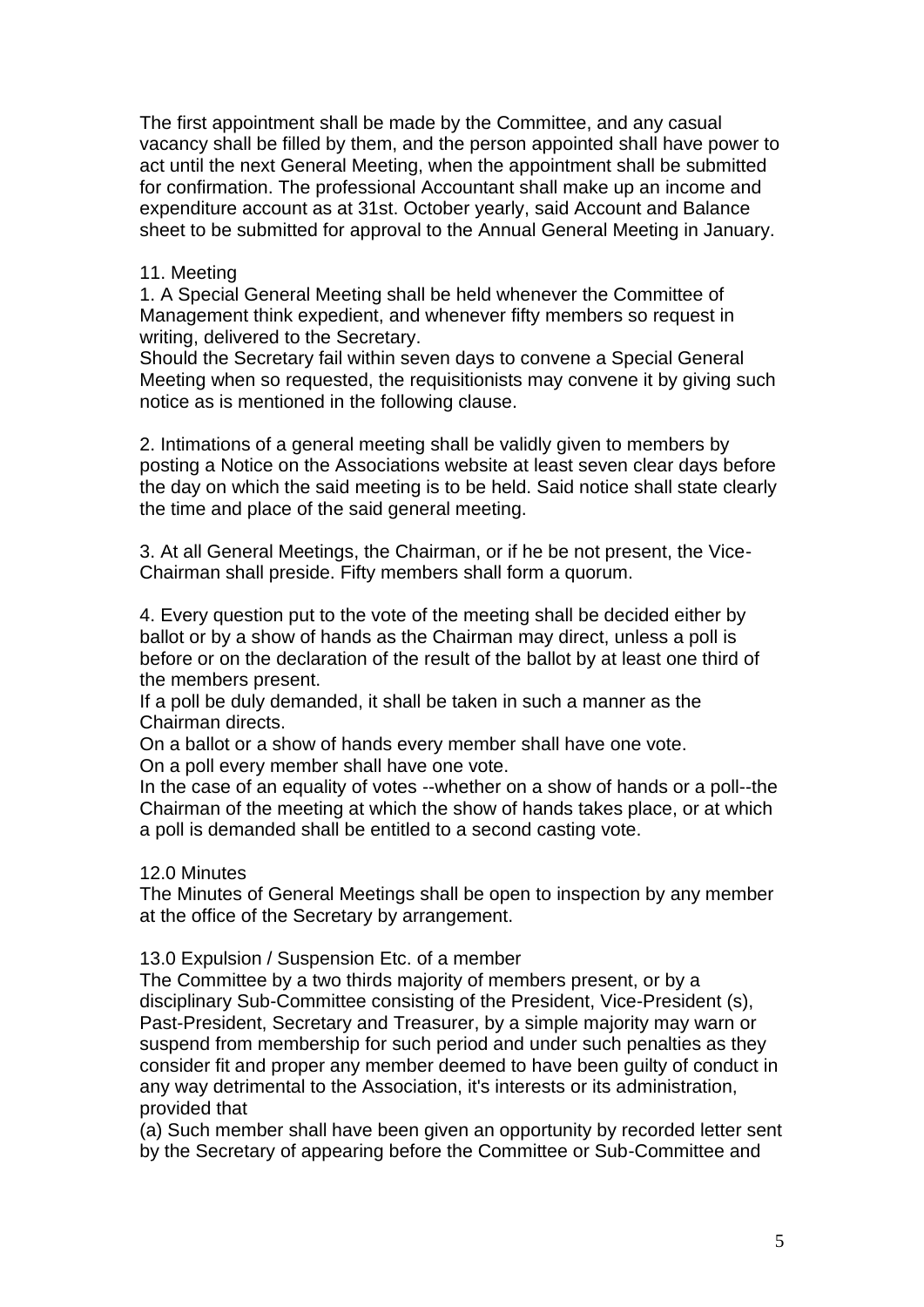(b) That the substance of the complaint has been proved to the satisfaction of the Committee or Disciplinary Sub-Committee. Any member so warned or suspended shall be advised by the Secretary by recorded post as to the Committee or Sub-Committee's decision and such member if he so wishes may attend at the first Committee Meeting to be held thereafter to be heard in answer against the said warning or suspension. Following upon a suspension the Committee may expel the member concerned, provided such member has been advised in writing by the Secretary of when the proposed expulsion is to be effective. Any member so expelled may not be a guest at any of the Association's functions or activities. It is particularly provided, without prejudice to the foregoing, that any member fishing Association water or any water for which the Association has a right to issue tickets, without a permit shall ipso facto be required automatically to forfeit his membership, subject however, to the Committee or Disciplinary Sub- Committee's discretion with regard to the later restoration thereof.

#### 14.0 Title to property

The title to all heritable subjects acquired by the Association shall be taken in the names of the President, Vice-President (s), Secretary and Treasurer for the time being, and their said offices, as Trustees for the Association. The President, Vice-President, the Secretary and the Treasurer shall sign all deeds and writs bearing to deal with land or heritable property.

The Association for all legal purposes declares itself to be the successor of the former otherwise constituted "Aberdeen and District Angling Association " and hereby accepts the liability and benefits arising therefrom. Pots and Fords Waters

"The Association" (being the Aberdeen and District Angling Association) understands and acknowledges that in view of the terms of an agreement between the holders in 1947 of fishing tickets on the Pots and Fords Water---- --hereinafter referred to as "the Pots and Fords Association"------(of the first part), and the lessors of the Pots and Fords fishing (The Dee Salmon Fishing Improvement Association)(of the second part), The Association can have no say with regard to any matters concerning the Pots and Fords fishing's, except under any agreement which may hereinafter be made between The Association and the said lessors. It has been informally agreed, however, between the Association and the members of The Pots and Fords Association that when the number of members in the Pots and Fords Association falls below the number of sixty the number shall be kept at sixty by each vacancy being filled from the membership of the Association, each said vacancy to be filled annually in such a manner as shall be determined by The Pots and Fords Association subject only to this, that only members of the Association who have been members for at least five years may be nominated to fill any vacancy in the Pots and Fords Association; but once appointed, such member of the Association shall become a full member of The Pots and Fords Association.

### 15.0 Fishing Regulations and Interpretation

From time to time the Committee of Management shall frame rules for the administration and regulation of the fishing's leased, owned or otherwise enjoyed by the Association, which are hereby declared to be binding upon all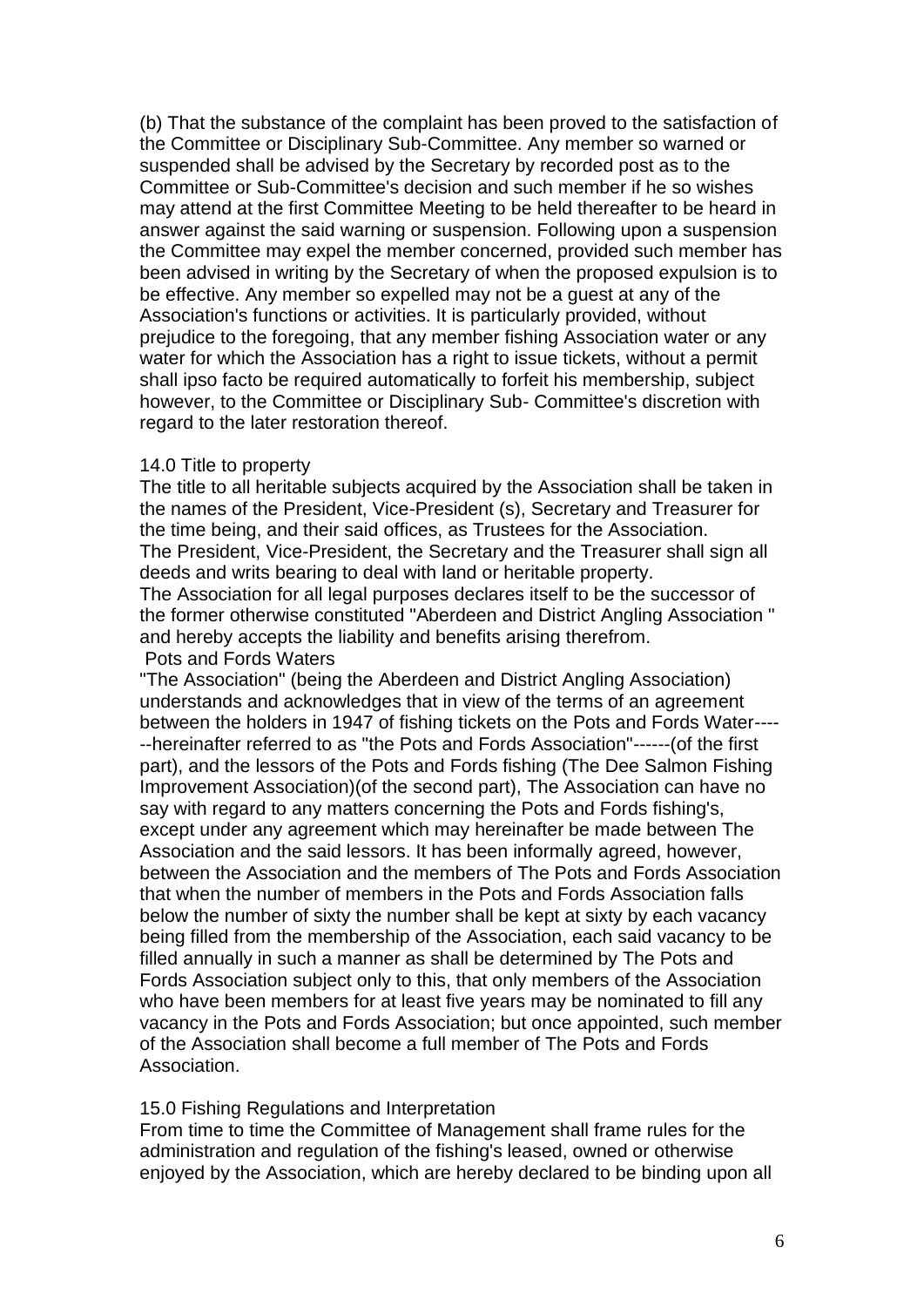members, and the Committee shall have full powers to decide any questions arising out of or not provided for in the said rules.

# 16 .0 Entry Fee

The entry fee payable by each member shall be such sum as shall be fixed by the Association from time to time and no part of such entry fee shall be repayable once paid.

No entry fee will be charged for junior members.

# 17.0 Annual Subscription

The annual subscription shall be such sum as shall be fixed by the Association from time to time and no part of said annual subscription shall be repayable. The annual subscription does not entitle a member to fish at the Pots and Fords without a daily ticket. The annual subscription for junior and senior citizen members shall be less than the ordinary annual subscriptions to a degree, to be determined by an Annual General Meeting.

## 18.0 Complaints

Any complaints against a member of the Association or any Association Official or employee shall be submitted in writing to the Secretary who shall report the said complaint to the Committee or to the Disciplinary Sub-Committee, to be dealt with in terms of clause 13 hereof.

## -Bye-Laws

1.0 Notice requiring to be given of Motions for a General Meeting: "Notice of any motion to be put to a General Meeting must be intimated in writing to the Secretary 14 clear days before such meeting in order that the Secretary may incorporate intimations of such a Motion in the agenda." (This is in order that the Secretary may be able to incorporate in the agenda for such General Meeting, intimation of such Motion. Notice of such General Meetings require to be given 7 clear days before the date on which the Meeting is to be held.)

# 2.0 Membership Strength:

Membership shall close once the number of persons joining have reached such total as may from time to time be deemed appropriate by the Management Committee.

# 3.0 "What is a Junior"

A Junior shall be a person under the age of 18 at the time of joining or renewing their subscription. In addition any adult member of the Association may be accompanied by up to 2 children under 12 years of age who may fish within the rules without joining. On reaching 12 years of age if the child wishes to continue with the sport of angling they can immediately join the Association as a Junior Member on payment of the appropriate fee.

4.0 "What is a Senior Citizen"